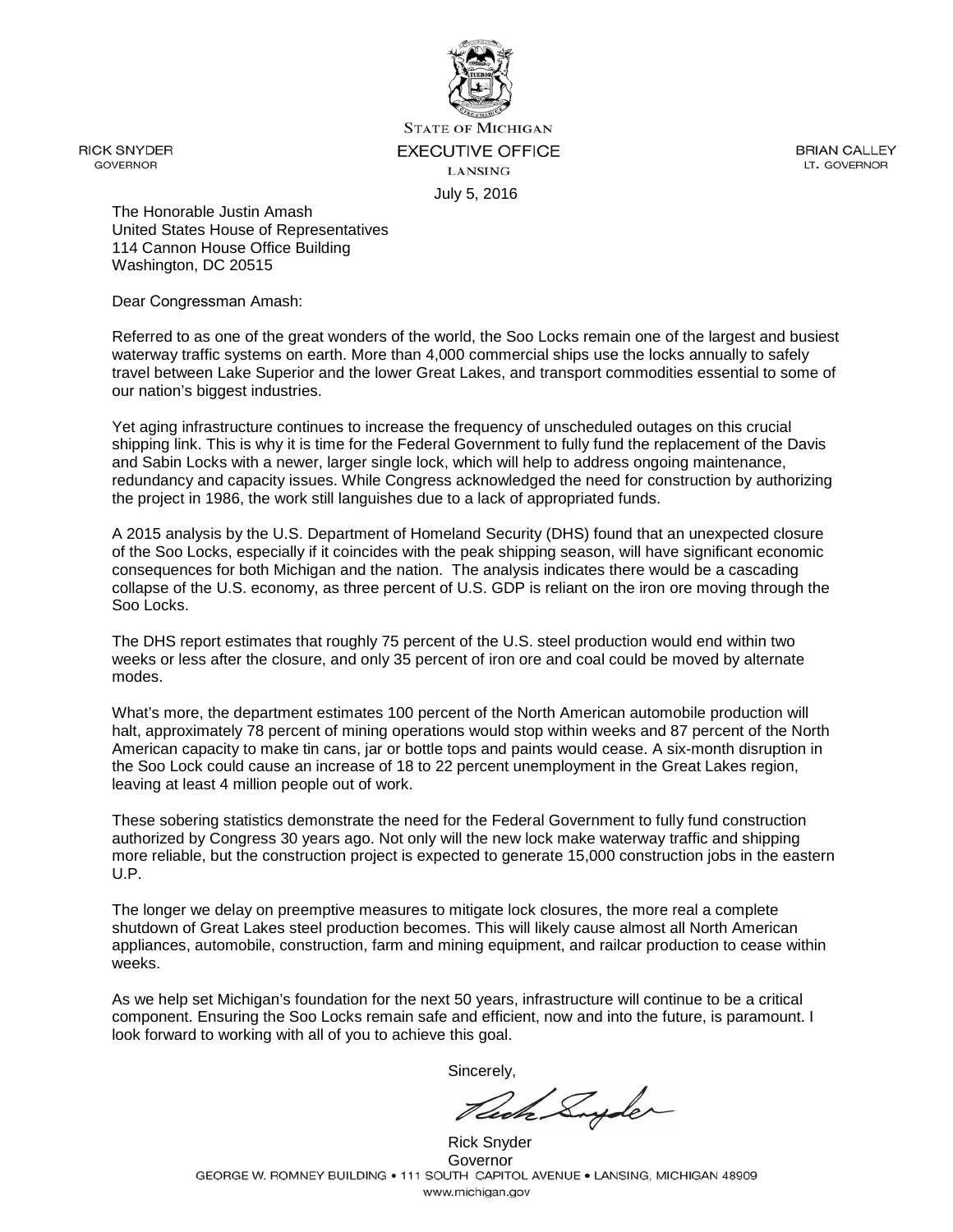

**STATE OF MICHIGAN EXECUTIVE OFFICE LANSING** July 5, 2016

**BRIAN CALLEY** LT. GOVERNOR

The Honorable Dan Benishek United States House of Representatives 514 Cannon House Office Building Washington, DC 20515

Dear Congressman Benishek:

Referred to as one of the great wonders of the world, the Soo Locks remain one of the largest and busiest waterway traffic systems on earth. More than 4,000 commercial ships use the locks annually to safely travel between Lake Superior and the lower Great Lakes, and transport commodities essential to some of our nation's biggest industries.

Yet aging infrastructure continues to increase the frequency of unscheduled outages on this crucial shipping link. This is why it is time for the Federal Government to fully fund the replacement of the Davis and Sabin Locks with a newer, larger single lock, which will help to address ongoing maintenance, redundancy and capacity issues. While Congress acknowledged the need for construction by authorizing the project in 1986, the work still languishes due to a lack of appropriated funds.

A 2015 analysis by the U.S. Department of Homeland Security (DHS) found that an unexpected closure of the Soo Locks, especially if it coincides with the peak shipping season, will have significant economic consequences for both Michigan and the nation. The analysis indicates there would be a cascading collapse of the U.S. economy, as three percent of U.S. GDP is reliant on the iron ore moving through the Soo Locks.

The DHS report estimates that roughly 75 percent of the U.S. steel production would end within two weeks or less after the closure, and only 35 percent of iron ore and coal could be moved by alternate modes.

What's more, the department estimates 100 percent of the North American automobile production will halt, approximately 78 percent of mining operations would stop within weeks and 87 percent of the North American capacity to make tin cans, jar or bottle tops and paints would cease. A six-month disruption in the Soo Lock could cause an increase of 18 to 22 percent unemployment in the Great Lakes region, leaving at least 4 million people out of work.

These sobering statistics demonstrate the need for the Federal Government to fully fund construction authorized by Congress 30 years ago. Not only will the new lock make waterway traffic and shipping more reliable, but the construction project is expected to generate 15,000 construction jobs in the eastern U.P.

The longer we delay on preemptive measures to mitigate lock closures, the more real a complete shutdown of Great Lakes steel production becomes. This will likely cause almost all North American appliances, automobile, construction, farm and mining equipment, and railcar production to cease within weeks.

As we help set Michigan's foundation for the next 50 years, infrastructure will continue to be a critical component. Ensuring the Soo Locks remain safe and efficient, now and into the future, is paramount. I look forward to working with all of you to achieve this goal.

Rich Suyder

Rick Snyder Governor<br>GEORGE W. ROMNEY BUILDING • 111 SOUTH CAPITOL AVENUE • LANSING, MICHIGAN 48909 www.michigan.gov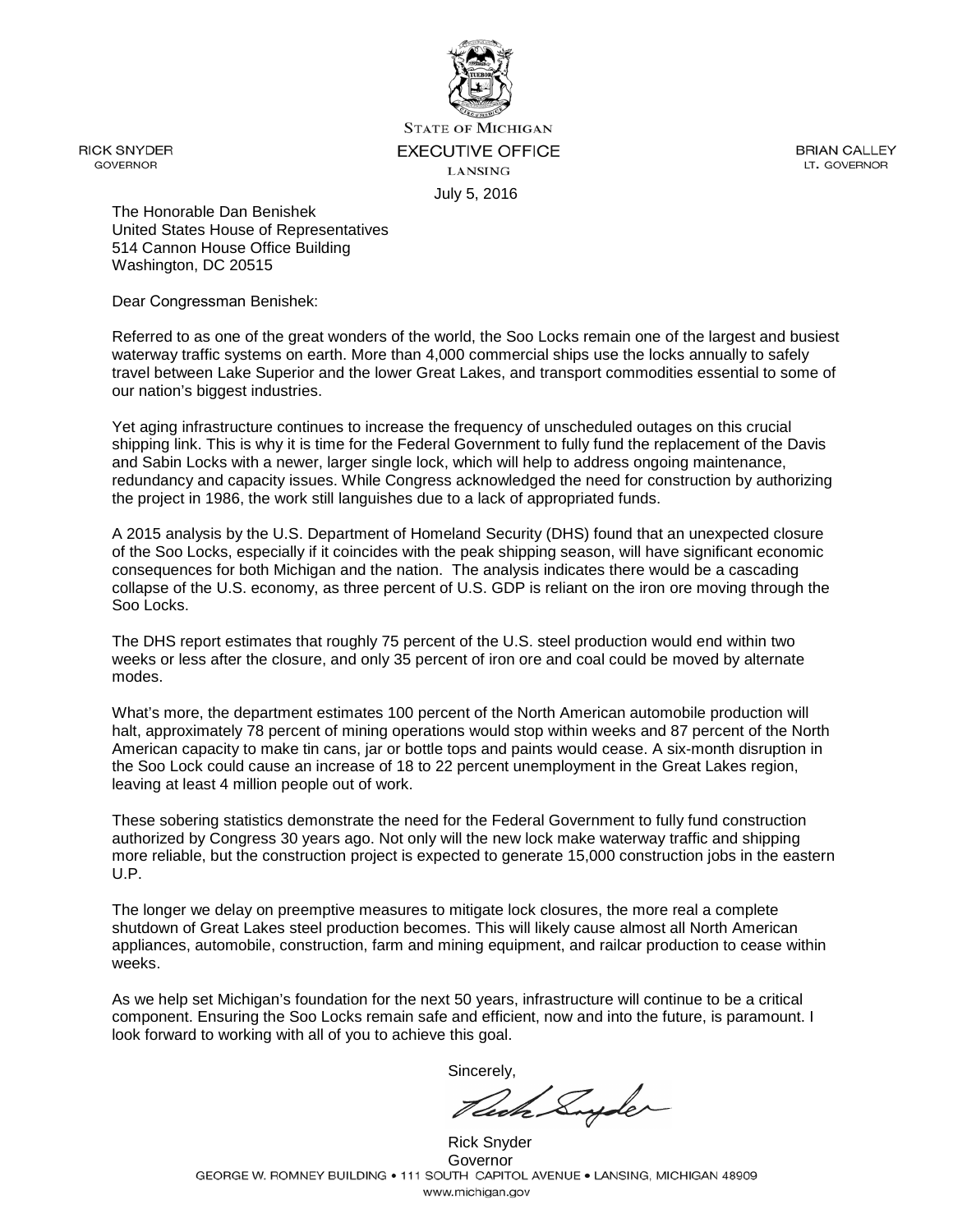

**STATE OF MICHIGAN EXECUTIVE OFFICE LANSING** July 5, 2016

**BRIAN CALLEY** LT. GOVERNOR

The Honorable Mike Bishop United States House of Representatives 428 Cannon House Office Building Washington, DC 20515

Dear Congressman Bishop:

Referred to as one of the great wonders of the world, the Soo Locks remain one of the largest and busiest waterway traffic systems on earth. More than 4,000 commercial ships use the locks annually to safely travel between Lake Superior and the lower Great Lakes, and transport commodities essential to some of our nation's biggest industries.

Yet aging infrastructure continues to increase the frequency of unscheduled outages on this crucial shipping link. This is why it is time for the Federal Government to fully fund the replacement of the Davis and Sabin Locks with a newer, larger single lock, which will help to address ongoing maintenance, redundancy and capacity issues. While Congress acknowledged the need for construction by authorizing the project in 1986, the work still languishes due to a lack of appropriated funds.

A 2015 analysis by the U.S. Department of Homeland Security (DHS) found that an unexpected closure of the Soo Locks, especially if it coincides with the peak shipping season, will have significant economic consequences for both Michigan and the nation. The analysis indicates there would be a cascading collapse of the U.S. economy, as three percent of U.S. GDP is reliant on the iron ore moving through the Soo Locks.

The DHS report estimates that roughly 75 percent of the U.S. steel production would end within two weeks or less after the closure, and only 35 percent of iron ore and coal could be moved by alternate modes.

What's more, the department estimates 100 percent of the North American automobile production will halt, approximately 78 percent of mining operations would stop within weeks and 87 percent of the North American capacity to make tin cans, jar or bottle tops and paints would cease. A six-month disruption in the Soo Lock could cause an increase of 18 to 22 percent unemployment in the Great Lakes region, leaving at least 4 million people out of work.

These sobering statistics demonstrate the need for the Federal Government to fully fund construction authorized by Congress 30 years ago. Not only will the new lock make waterway traffic and shipping more reliable, but the construction project is expected to generate 15,000 construction jobs in the eastern U.P.

The longer we delay on preemptive measures to mitigate lock closures, the more real a complete shutdown of Great Lakes steel production becomes. This will likely cause almost all North American appliances, automobile, construction, farm and mining equipment, and railcar production to cease within weeks.

As we help set Michigan's foundation for the next 50 years, infrastructure will continue to be a critical component. Ensuring the Soo Locks remain safe and efficient, now and into the future, is paramount. I look forward to working with all of you to achieve this goal.

Sincerely,

Rich Suyder

Rick Snyder Governor<br>GEORGE W. ROMNEY BUILDING • 111 SOUTH CAPITOL AVENUE • LANSING, MICHIGAN 48909 www.michigan.gov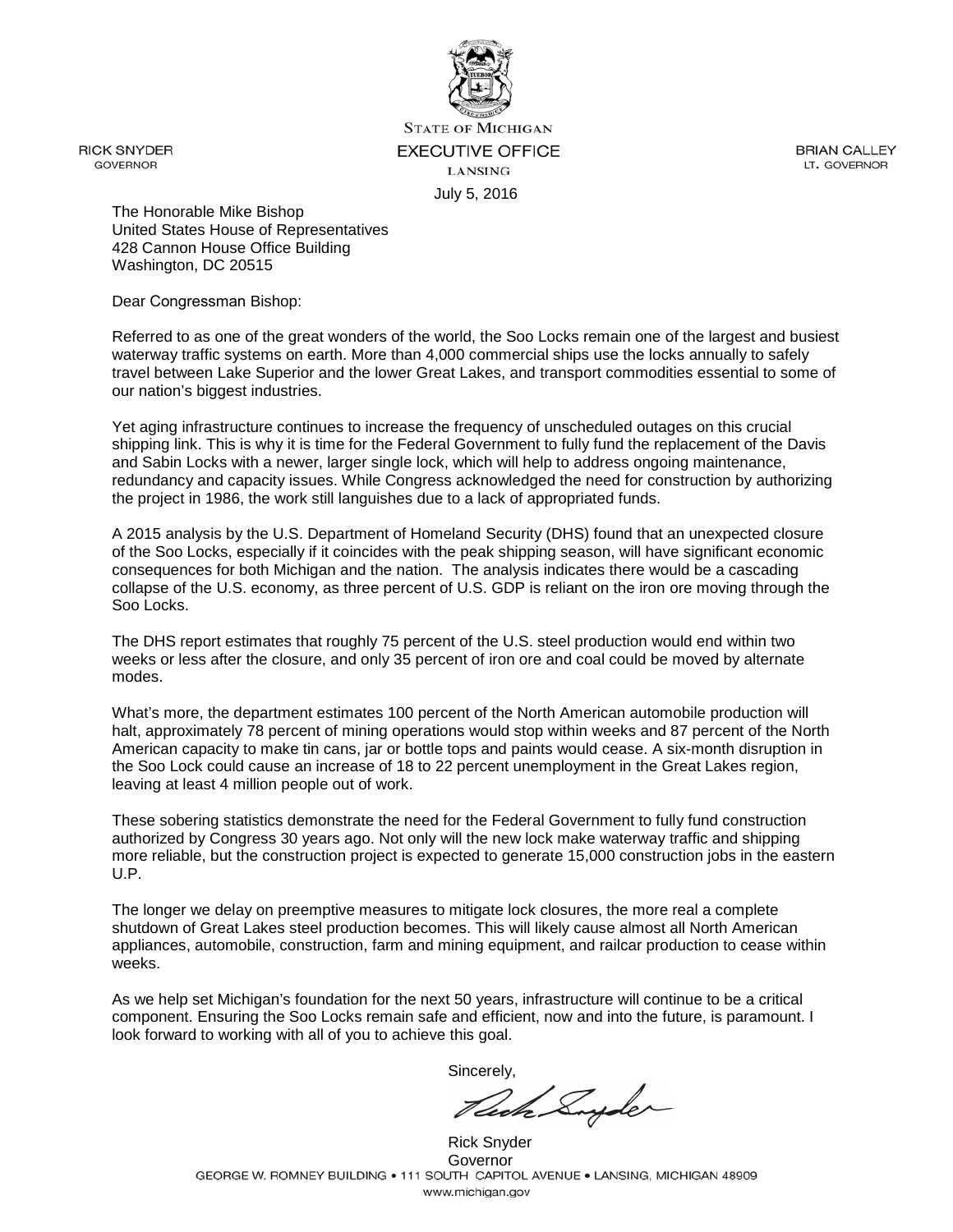

**STATE OF MICHIGAN EXECUTIVE OFFICE LANSING** July 5, 2016

**BRIAN CALLEY** LT. GOVERNOR

The Honorable John Conyers Jr. United States House of Representatives 2426 Rayburn House Office Building Washington, DC 20515

Dear Congressman Conyers:

Referred to as one of the great wonders of the world, the Soo Locks remain one of the largest and busiest waterway traffic systems on earth. More than 4,000 commercial ships use the locks annually to safely travel between Lake Superior and the lower Great Lakes, and transport commodities essential to some of our nation's biggest industries.

Yet aging infrastructure continues to increase the frequency of unscheduled outages on this crucial shipping link. This is why it is time for the Federal Government to fully fund the replacement of the Davis and Sabin Locks with a newer, larger single lock, which will help to address ongoing maintenance, redundancy and capacity issues. While Congress acknowledged the need for construction by authorizing the project in 1986, the work still languishes due to a lack of appropriated funds.

A 2015 analysis by the U.S. Department of Homeland Security (DHS) found that an unexpected closure of the Soo Locks, especially if it coincides with the peak shipping season, will have significant economic consequences for both Michigan and the nation. The analysis indicates there would be a cascading collapse of the U.S. economy, as three percent of U.S. GDP is reliant on the iron ore moving through the Soo Locks.

The DHS report estimates that roughly 75 percent of the U.S. steel production would end within two weeks or less after the closure, and only 35 percent of iron ore and coal could be moved by alternate modes.

What's more, the department estimates 100 percent of the North American automobile production will halt, approximately 78 percent of mining operations would stop within weeks and 87 percent of the North American capacity to make tin cans, jar or bottle tops and paints would cease. A six-month disruption in the Soo Lock could cause an increase of 18 to 22 percent unemployment in the Great Lakes region, leaving at least 4 million people out of work.

These sobering statistics demonstrate the need for the Federal Government to fully fund construction authorized by Congress 30 years ago. Not only will the new lock make waterway traffic and shipping more reliable, but the construction project is expected to generate 15,000 construction jobs in the eastern U.P.

The longer we delay on preemptive measures to mitigate lock closures, the more real a complete shutdown of Great Lakes steel production becomes. This will likely cause almost all North American appliances, automobile, construction, farm and mining equipment, and railcar production to cease within weeks.

As we help set Michigan's foundation for the next 50 years, infrastructure will continue to be a critical component. Ensuring the Soo Locks remain safe and efficient, now and into the future, is paramount. I look forward to working with all of you to achieve this goal.

Cech Suyder

Rick Snyder Governor<br>GEORGE W. ROMNEY BUILDING • 111 SOUTH CAPITOL AVENUE • LANSING, MICHIGAN 48909 www.michigan.gov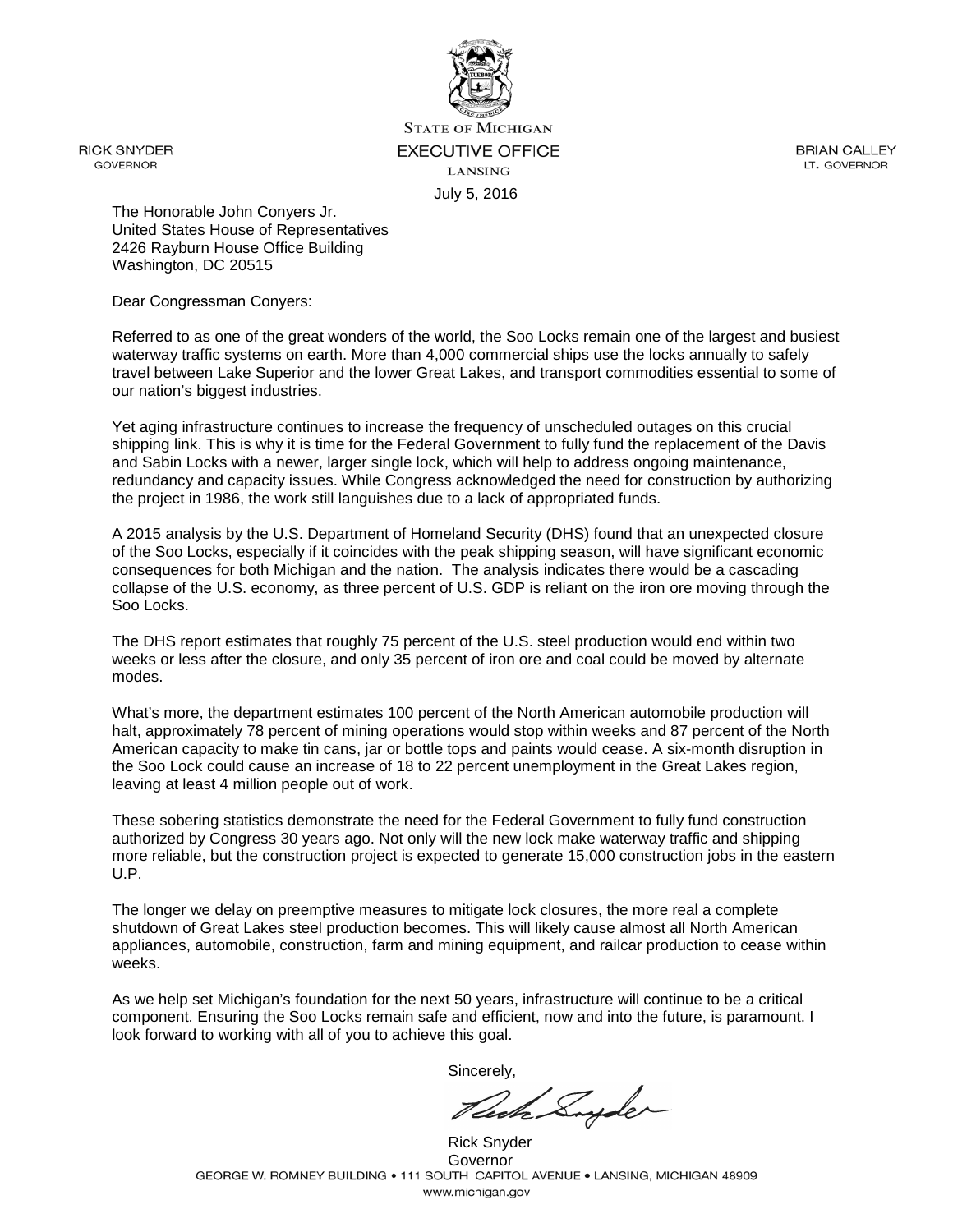

**STATE OF MICHIGAN EXECUTIVE OFFICE LANSING** July 5, 2016

**BRIAN CALLEY** LT. GOVERNOR

The Honorable Bill Huizenga United States House of Representatives 1217 Longworth House Office Building Washington, DC 20515

Dear Congressman Huizenga:

Referred to as one of the great wonders of the world, the Soo Locks remain one of the largest and busiest waterway traffic systems on earth. More than 4,000 commercial ships use the locks annually to safely travel between Lake Superior and the lower Great Lakes, and transport commodities essential to some of our nation's biggest industries.

Yet aging infrastructure continues to increase the frequency of unscheduled outages on this crucial shipping link. This is why it is time for the Federal Government to fully fund the replacement of the Davis and Sabin Locks with a newer, larger single lock, which will help to address ongoing maintenance, redundancy and capacity issues. While Congress acknowledged the need for construction by authorizing the project in 1986, the work still languishes due to a lack of appropriated funds.

A 2015 analysis by the U.S. Department of Homeland Security (DHS) found that an unexpected closure of the Soo Locks, especially if it coincides with the peak shipping season, will have significant economic consequences for both Michigan and the nation. The analysis indicates there would be a cascading collapse of the U.S. economy, as three percent of U.S. GDP is reliant on the iron ore moving through the Soo Locks.

The DHS report estimates that roughly 75 percent of the U.S. steel production would end within two weeks or less after the closure, and only 35 percent of iron ore and coal could be moved by alternate modes.

What's more, the department estimates 100 percent of the North American automobile production will halt, approximately 78 percent of mining operations would stop within weeks and 87 percent of the North American capacity to make tin cans, jar or bottle tops and paints would cease. A six-month disruption in the Soo Lock could cause an increase of 18 to 22 percent unemployment in the Great Lakes region, leaving at least 4 million people out of work.

These sobering statistics demonstrate the need for the Federal Government to fully fund construction authorized by Congress 30 years ago. Not only will the new lock make waterway traffic and shipping more reliable, but the construction project is expected to generate 15,000 construction jobs in the eastern U.P.

The longer we delay on preemptive measures to mitigate lock closures, the more real a complete shutdown of Great Lakes steel production becomes. This will likely cause almost all North American appliances, automobile, construction, farm and mining equipment, and railcar production to cease within weeks.

As we help set Michigan's foundation for the next 50 years, infrastructure will continue to be a critical component. Ensuring the Soo Locks remain safe and efficient, now and into the future, is paramount. I look forward to working with all of you to achieve this goal.

Ceda Suyder

Rick Snyder Governor<br>GEORGE W. ROMNEY BUILDING • 111 SOUTH CAPITOL AVENUE • LANSING, MICHIGAN 48909 www.michigan.gov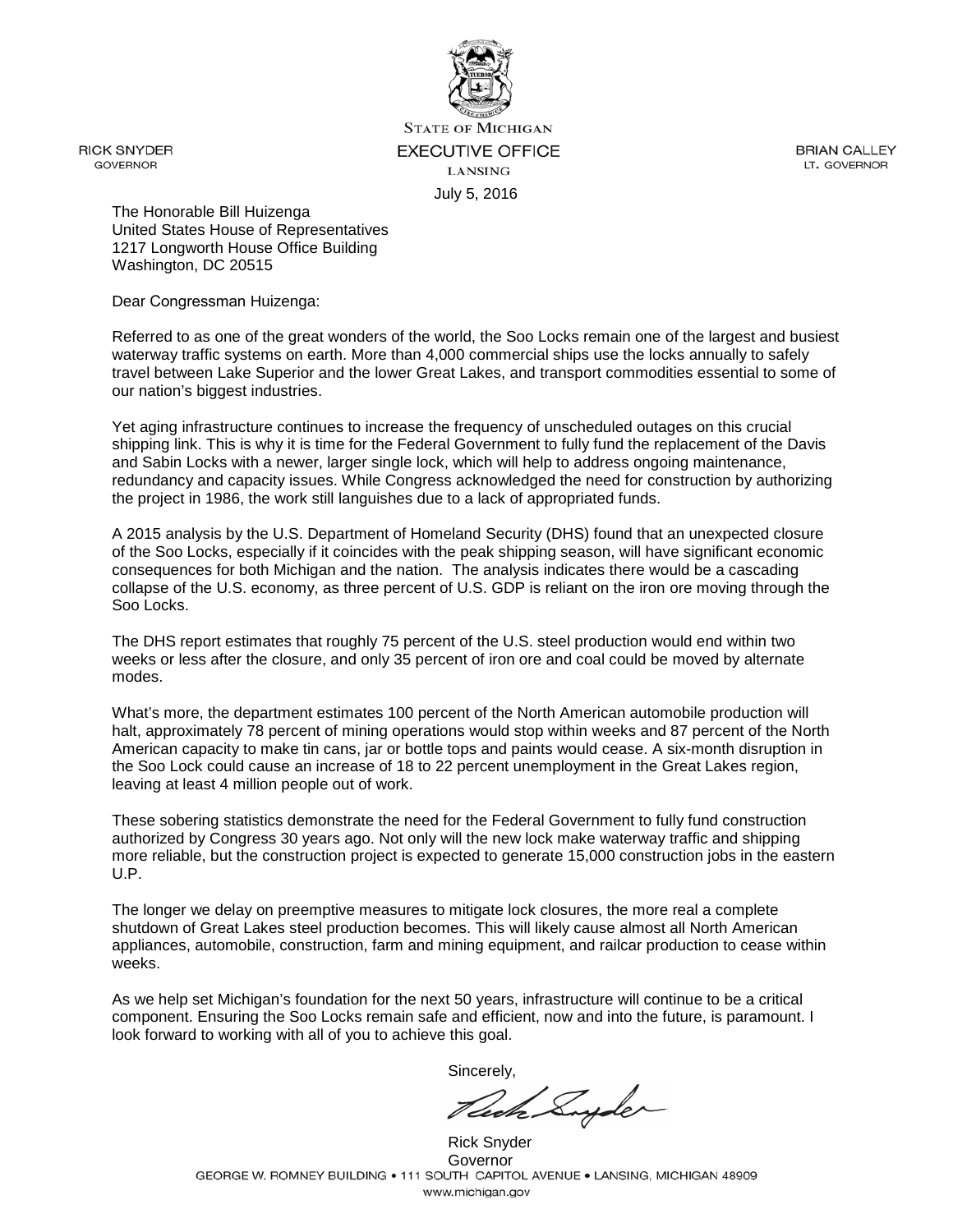

**STATE OF MICHIGAN EXECUTIVE OFFICE LANSING** July 5, 2016

**BRIAN CALLEY** LT. GOVERNOR

The Honorable Dan Kildee United States House of Representatives 227 Cannon House Office Building Washington, DC 20515

Dear Congressman Kildee:

Referred to as one of the great wonders of the world, the Soo Locks remain one of the largest and busiest waterway traffic systems on earth. More than 4,000 commercial ships use the locks annually to safely travel between Lake Superior and the lower Great Lakes, and transport commodities essential to some of our nation's biggest industries.

Yet aging infrastructure continues to increase the frequency of unscheduled outages on this crucial shipping link. This is why it is time for the Federal Government to fully fund the replacement of the Davis and Sabin Locks with a newer, larger single lock, which will help to address ongoing maintenance, redundancy and capacity issues. While Congress acknowledged the need for construction by authorizing the project in 1986, the work still languishes due to a lack of appropriated funds.

A 2015 analysis by the U.S. Department of Homeland Security (DHS) found that an unexpected closure of the Soo Locks, especially if it coincides with the peak shipping season, will have significant economic consequences for both Michigan and the nation. The analysis indicates there would be a cascading collapse of the U.S. economy, as three percent of U.S. GDP is reliant on the iron ore moving through the Soo Locks.

The DHS report estimates that roughly 75 percent of the U.S. steel production would end within two weeks or less after the closure, and only 35 percent of iron ore and coal could be moved by alternate modes.

What's more, the department estimates 100 percent of the North American automobile production will halt, approximately 78 percent of mining operations would stop within weeks and 87 percent of the North American capacity to make tin cans, jar or bottle tops and paints would cease. A six-month disruption in the Soo Lock could cause an increase of 18 to 22 percent unemployment in the Great Lakes region, leaving at least 4 million people out of work.

These sobering statistics demonstrate the need for the Federal Government to fully fund construction authorized by Congress 30 years ago. Not only will the new lock make waterway traffic and shipping more reliable, but the construction project is expected to generate 15,000 construction jobs in the eastern U.P.

The longer we delay on preemptive measures to mitigate lock closures, the more real a complete shutdown of Great Lakes steel production becomes. This will likely cause almost all North American appliances, automobile, construction, farm and mining equipment, and railcar production to cease within weeks.

As we help set Michigan's foundation for the next 50 years, infrastructure will continue to be a critical component. Ensuring the Soo Locks remain safe and efficient, now and into the future, is paramount. I look forward to working with all of you to achieve this goal.

Cach Suyder

Rick Snyder Governor<br>GEORGE W. ROMNEY BUILDING • 111 SOUTH CAPITOL AVENUE • LANSING, MICHIGAN 48909 www.michigan.gov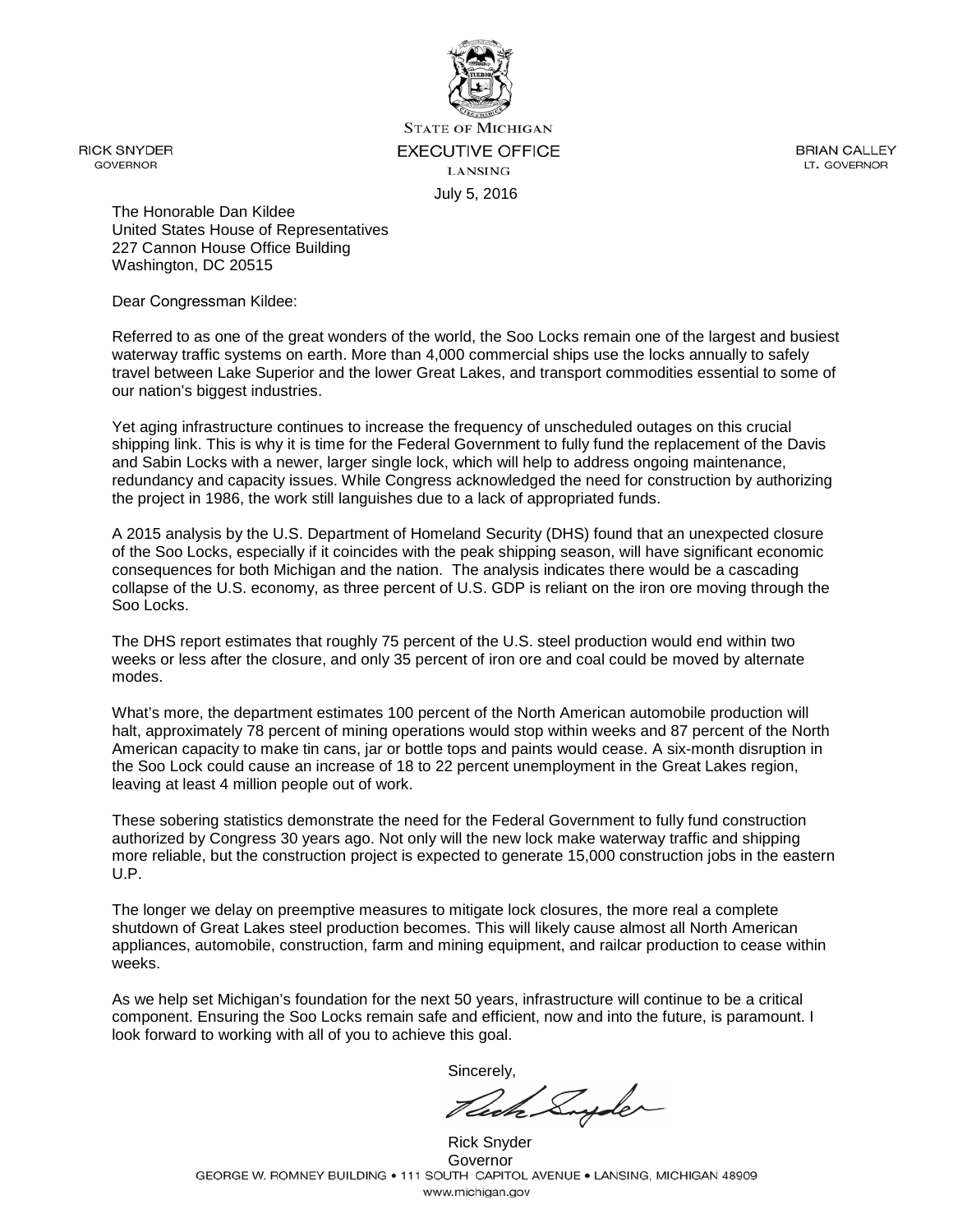

**STATE OF MICHIGAN EXECUTIVE OFFICE LANSING** July 5, 2016

**BRIAN CALLEY** LT. GOVERNOR

The Honorable Sander Levin United States House of Representatives 1236 Longworth House Office Building Washington, DC 20515

Dear Congressman Levin:

Referred to as one of the great wonders of the world, the Soo Locks remain one of the largest and busiest waterway traffic systems on earth. More than 4,000 commercial ships use the locks annually to safely travel between Lake Superior and the lower Great Lakes, and transport commodities essential to some of our nation's biggest industries.

Yet aging infrastructure continues to increase the frequency of unscheduled outages on this crucial shipping link. This is why it is time for the Federal Government to fully fund the replacement of the Davis and Sabin Locks with a newer, larger single lock, which will help to address ongoing maintenance, redundancy and capacity issues. While Congress acknowledged the need for construction by authorizing the project in 1986, the work still languishes due to a lack of appropriated funds.

A 2015 analysis by the U.S. Department of Homeland Security (DHS) found that an unexpected closure of the Soo Locks, especially if it coincides with the peak shipping season, will have significant economic consequences for both Michigan and the nation. The analysis indicates there would be a cascading collapse of the U.S. economy, as three percent of U.S. GDP is reliant on the iron ore moving through the Soo Locks.

The DHS report estimates that roughly 75 percent of the U.S. steel production would end within two weeks or less after the closure, and only 35 percent of iron ore and coal could be moved by alternate modes.

What's more, the department estimates 100 percent of the North American automobile production will halt, approximately 78 percent of mining operations would stop within weeks and 87 percent of the North American capacity to make tin cans, jar or bottle tops and paints would cease. A six-month disruption in the Soo Lock could cause an increase of 18 to 22 percent unemployment in the Great Lakes region, leaving at least 4 million people out of work.

These sobering statistics demonstrate the need for the Federal Government to fully fund construction authorized by Congress 30 years ago. Not only will the new lock make waterway traffic and shipping more reliable, but the construction project is expected to generate 15,000 construction jobs in the eastern U.P.

The longer we delay on preemptive measures to mitigate lock closures, the more real a complete shutdown of Great Lakes steel production becomes. This will likely cause almost all North American appliances, automobile, construction, farm and mining equipment, and railcar production to cease within weeks.

As we help set Michigan's foundation for the next 50 years, infrastructure will continue to be a critical component. Ensuring the Soo Locks remain safe and efficient, now and into the future, is paramount. I look forward to working with all of you to achieve this goal.

John Suyder

Rick Snyder Governor<br>GEORGE W. ROMNEY BUILDING • 111 SOUTH CAPITOL AVENUE • LANSING, MICHIGAN 48909 www.michigan.gov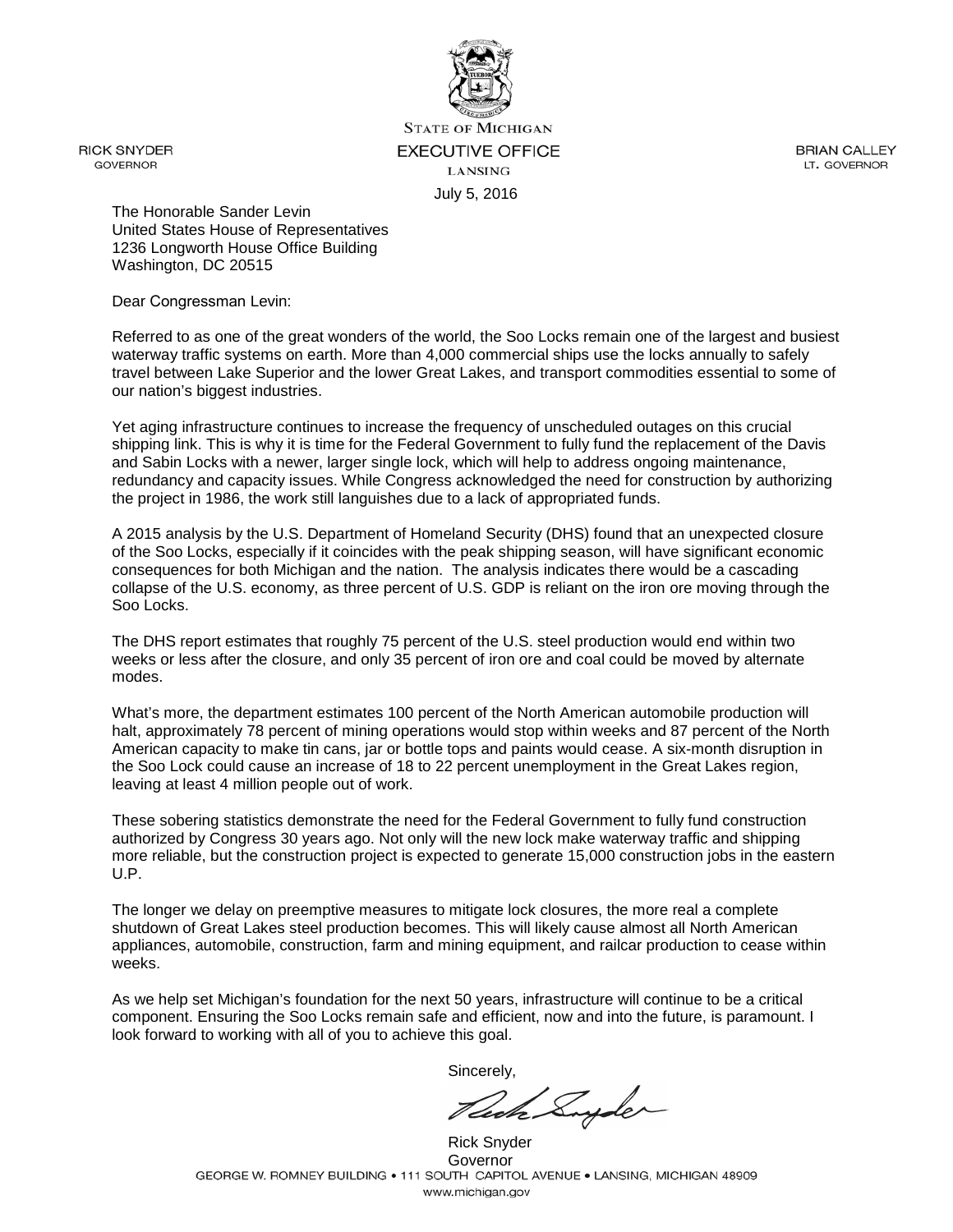

**STATE OF MICHIGAN EXECUTIVE OFFICE LANSING** July 5, 2016

**BRIAN CALLEY** LT. GOVERNOR

The Honorable John Moolenaar United States House of Representatives 117 Cannon House Office Building Washington, DC 20515

Dear Congressman Moolenaar:

Referred to as one of the great wonders of the world, the Soo Locks remain one of the largest and busiest waterway traffic systems on earth. More than 4,000 commercial ships use the locks annually to safely travel between Lake Superior and the lower Great Lakes, and transport commodities essential to some of our nation's biggest industries.

Yet aging infrastructure continues to increase the frequency of unscheduled outages on this crucial shipping link. This is why it is time for the Federal Government to fully fund the replacement of the Davis and Sabin Locks with a newer, larger single lock, which will help to address ongoing maintenance, redundancy and capacity issues. While Congress acknowledged the need for construction by authorizing the project in 1986, the work still languishes due to a lack of appropriated funds.

A 2015 analysis by the U.S. Department of Homeland Security (DHS) found that an unexpected closure of the Soo Locks, especially if it coincides with the peak shipping season, will have significant economic consequences for both Michigan and the nation. The analysis indicates there would be a cascading collapse of the U.S. economy, as three percent of U.S. GDP is reliant on the iron ore moving through the Soo Locks.

The DHS report estimates that roughly 75 percent of the U.S. steel production would end within two weeks or less after the closure, and only 35 percent of iron ore and coal could be moved by alternate modes.

What's more, the department estimates 100 percent of the North American automobile production will halt, approximately 78 percent of mining operations would stop within weeks and 87 percent of the North American capacity to make tin cans, jar or bottle tops and paints would cease. A six-month disruption in the Soo Lock could cause an increase of 18 to 22 percent unemployment in the Great Lakes region, leaving at least 4 million people out of work.

These sobering statistics demonstrate the need for the Federal Government to fully fund construction authorized by Congress 30 years ago. Not only will the new lock make waterway traffic and shipping more reliable, but the construction project is expected to generate 15,000 construction jobs in the eastern U.P.

The longer we delay on preemptive measures to mitigate lock closures, the more real a complete shutdown of Great Lakes steel production becomes. This will likely cause almost all North American appliances, automobile, construction, farm and mining equipment, and railcar production to cease within weeks.

As we help set Michigan's foundation for the next 50 years, infrastructure will continue to be a critical component. Ensuring the Soo Locks remain safe and efficient, now and into the future, is paramount. I look forward to working with all of you to achieve this goal.

Cook Suyder

Rick Snyder Governor<br>GEORGE W. ROMNEY BUILDING • 111 SOUTH CAPITOL AVENUE • LANSING, MICHIGAN 48909 www.michigan.gov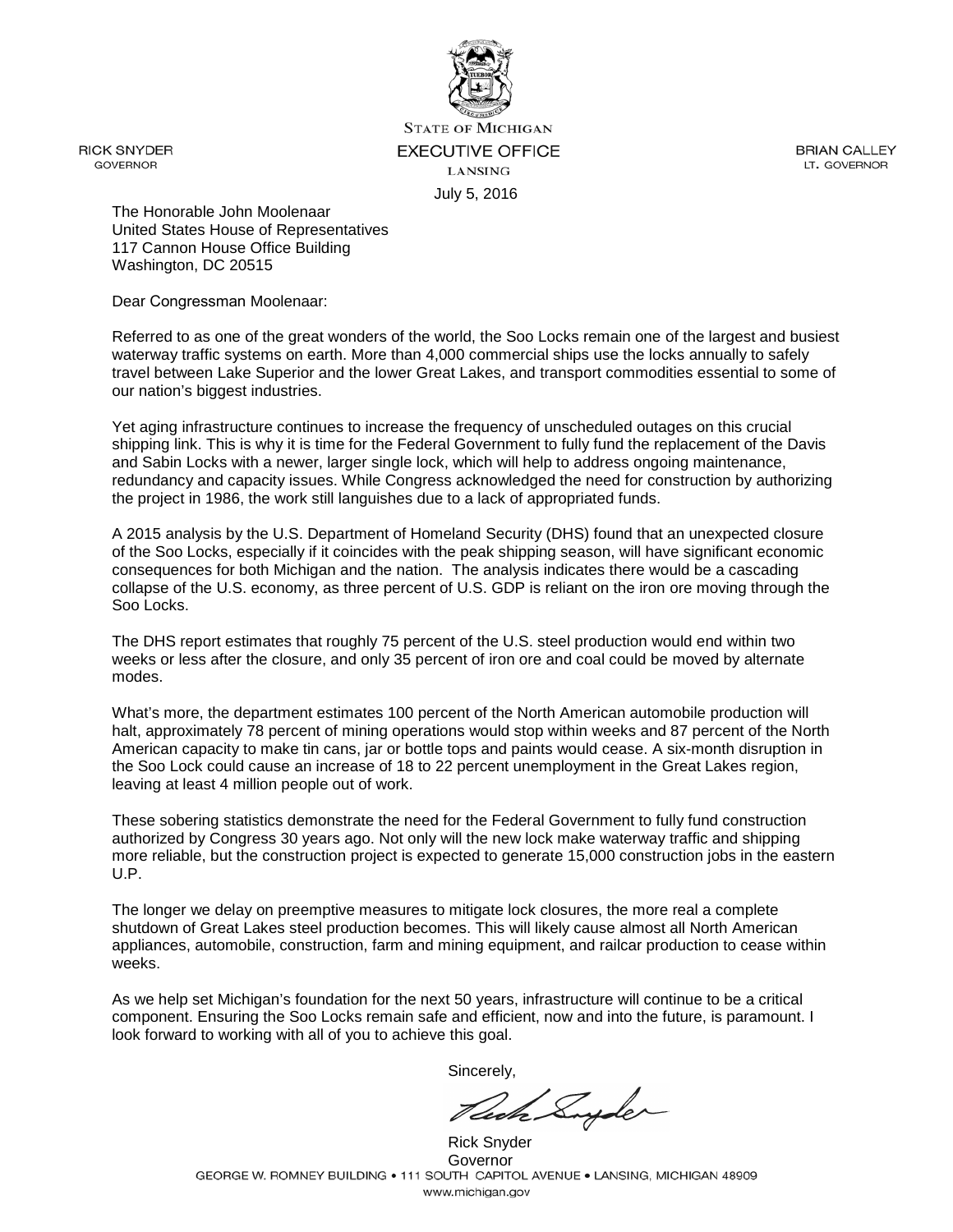

**STATE OF MICHIGAN EXECUTIVE OFFICE LANSING** July 5, 2016

**BRIAN CALLEY** LT. GOVERNOR

The Honorable Dave Trott United States House of Representatives 1722 Longworth House Office Building Washington, DC 20515

Dear Congressman Trott:

Referred to as one of the great wonders of the world, the Soo Locks remain one of the largest and busiest waterway traffic systems on earth. More than 4,000 commercial ships use the locks annually to safely travel between Lake Superior and the lower Great Lakes, and transport commodities essential to some of our nation's biggest industries.

Yet aging infrastructure continues to increase the frequency of unscheduled outages on this crucial shipping link. This is why it is time for the Federal Government to fully fund the replacement of the Davis and Sabin Locks with a newer, larger single lock, which will help to address ongoing maintenance, redundancy and capacity issues. While Congress acknowledged the need for construction by authorizing the project in 1986, the work still languishes due to a lack of appropriated funds.

A 2015 analysis by the U.S. Department of Homeland Security (DHS) found that an unexpected closure of the Soo Locks, especially if it coincides with the peak shipping season, will have significant economic consequences for both Michigan and the nation. The analysis indicates there would be a cascading collapse of the U.S. economy, as three percent of U.S. GDP is reliant on the iron ore moving through the Soo Locks.

The DHS report estimates that roughly 75 percent of the U.S. steel production would end within two weeks or less after the closure, and only 35 percent of iron ore and coal could be moved by alternate modes.

What's more, the department estimates 100 percent of the North American automobile production will halt, approximately 78 percent of mining operations would stop within weeks and 87 percent of the North American capacity to make tin cans, jar or bottle tops and paints would cease. A six-month disruption in the Soo Lock could cause an increase of 18 to 22 percent unemployment in the Great Lakes region, leaving at least 4 million people out of work.

These sobering statistics demonstrate the need for the Federal Government to fully fund construction authorized by Congress 30 years ago. Not only will the new lock make waterway traffic and shipping more reliable, but the construction project is expected to generate 15,000 construction jobs in the eastern U.P.

The longer we delay on preemptive measures to mitigate lock closures, the more real a complete shutdown of Great Lakes steel production becomes. This will likely cause almost all North American appliances, automobile, construction, farm and mining equipment, and railcar production to cease within weeks.

As we help set Michigan's foundation for the next 50 years, infrastructure will continue to be a critical component. Ensuring the Soo Locks remain safe and efficient, now and into the future, is paramount. I look forward to working with all of you to achieve this goal.

Pede Suyder

Rick Snyder Governor<br>GEORGE W. ROMNEY BUILDING • 111 SOUTH CAPITOL AVENUE • LANSING, MICHIGAN 48909 www.michigan.gov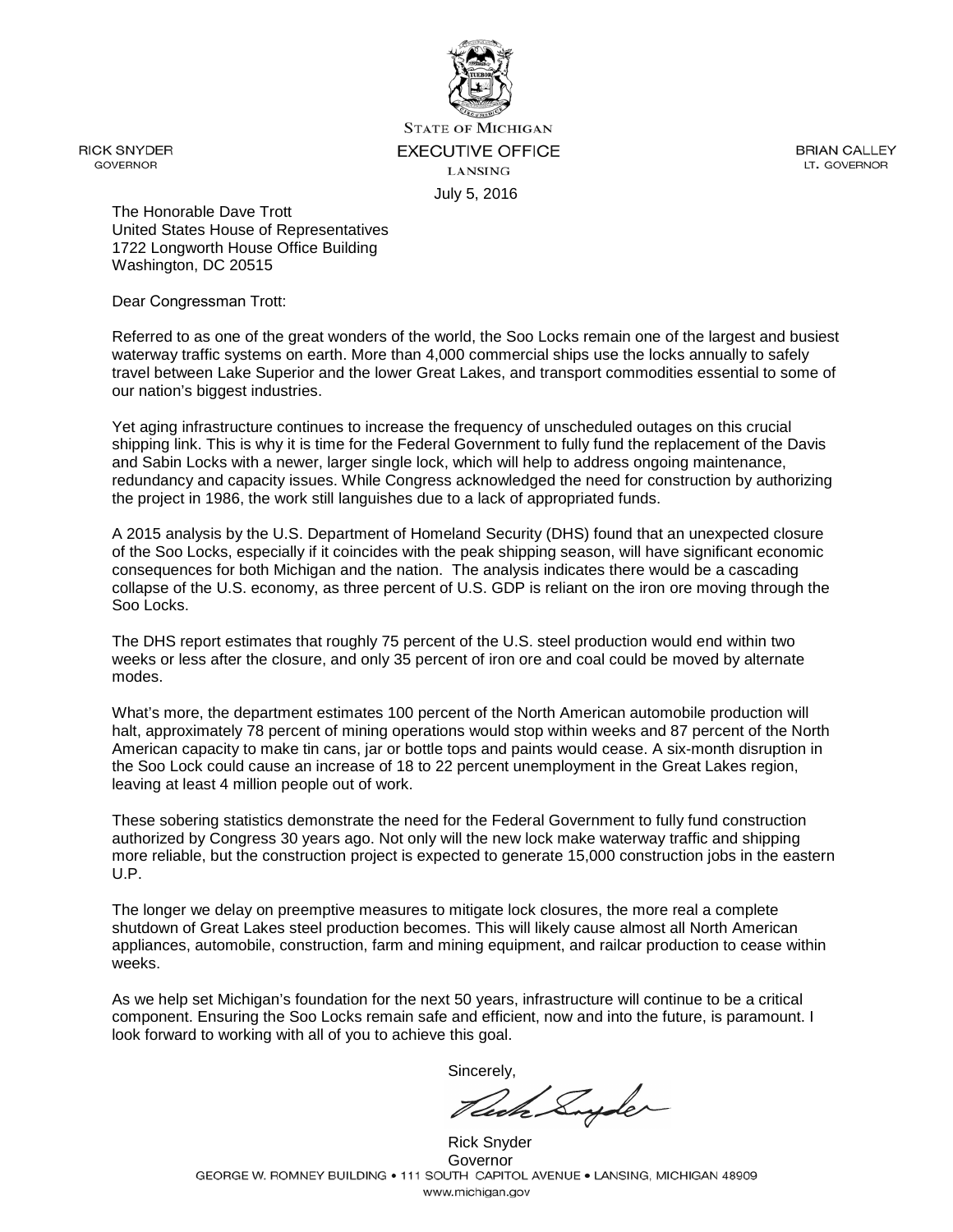

**STATE OF MICHIGAN EXECUTIVE OFFICE LANSING** July 5, 2016

**BRIAN CALLEY** LT. GOVERNOR

The Honorable Fred Upton United States House of Representatives 2183 Rayburn House Office Building Washington, DC 20515

Dear Congressman Upton:

Referred to as one of the great wonders of the world, the Soo Locks remain one of the largest and busiest waterway traffic systems on earth. More than 4,000 commercial ships use the locks annually to safely travel between Lake Superior and the lower Great Lakes, and transport commodities essential to some of our nation's biggest industries.

Yet aging infrastructure continues to increase the frequency of unscheduled outages on this crucial shipping link. This is why it is time for the Federal Government to fully fund the replacement of the Davis and Sabin Locks with a newer, larger single lock, which will help to address ongoing maintenance, redundancy and capacity issues. While Congress acknowledged the need for construction by authorizing the project in 1986, the work still languishes due to a lack of appropriated funds.

A 2015 analysis by the U.S. Department of Homeland Security (DHS) found that an unexpected closure of the Soo Locks, especially if it coincides with the peak shipping season, will have significant economic consequences for both Michigan and the nation. The analysis indicates there would be a cascading collapse of the U.S. economy, as three percent of U.S. GDP is reliant on the iron ore moving through the Soo Locks.

The DHS report estimates that roughly 75 percent of the U.S. steel production would end within two weeks or less after the closure, and only 35 percent of iron ore and coal could be moved by alternate modes.

What's more, the department estimates 100 percent of the North American automobile production will halt, approximately 78 percent of mining operations would stop within weeks and 87 percent of the North American capacity to make tin cans, jar or bottle tops and paints would cease. A six-month disruption in the Soo Lock could cause an increase of 18 to 22 percent unemployment in the Great Lakes region, leaving at least 4 million people out of work.

These sobering statistics demonstrate the need for the Federal Government to fully fund construction authorized by Congress 30 years ago. Not only will the new lock make waterway traffic and shipping more reliable, but the construction project is expected to generate 15,000 construction jobs in the eastern U.P.

The longer we delay on preemptive measures to mitigate lock closures, the more real a complete shutdown of Great Lakes steel production becomes. This will likely cause almost all North American appliances, automobile, construction, farm and mining equipment, and railcar production to cease within weeks.

As we help set Michigan's foundation for the next 50 years, infrastructure will continue to be a critical component. Ensuring the Soo Locks remain safe and efficient, now and into the future, is paramount. I look forward to working with all of you to achieve this goal.

John Suyder

Rick Snyder Governor<br>GEORGE W. ROMNEY BUILDING • 111 SOUTH CAPITOL AVENUE • LANSING, MICHIGAN 48909 www.michigan.gov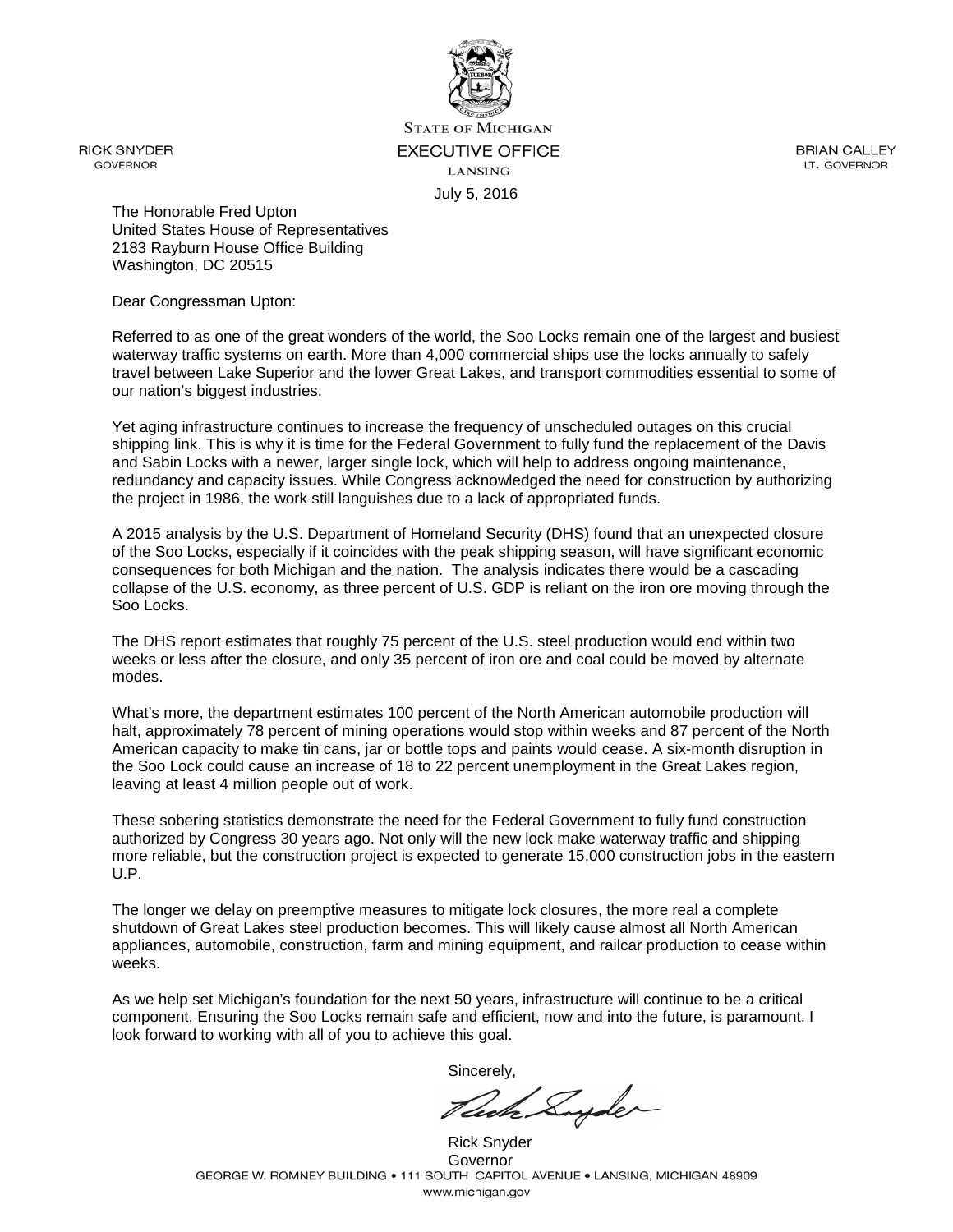

**STATE OF MICHIGAN EXECUTIVE OFFICE LANSING** July 5, 2016

**BRIAN CALLEY** LT. GOVERNOR

The Honorable Tim Walberg United States House of Representatives 2436 Rayburn House Office Building Washington, DC 20515

Dear Congressman Walberg:

Referred to as one of the great wonders of the world, the Soo Locks remain one of the largest and busiest waterway traffic systems on earth. More than 4,000 commercial ships use the locks annually to safely travel between Lake Superior and the lower Great Lakes, and transport commodities essential to some of our nation's biggest industries.

Yet aging infrastructure continues to increase the frequency of unscheduled outages on this crucial shipping link. This is why it is time for the Federal Government to fully fund the replacement of the Davis and Sabin Locks with a newer, larger single lock, which will help to address ongoing maintenance, redundancy and capacity issues. While Congress acknowledged the need for construction by authorizing the project in 1986, the work still languishes due to a lack of appropriated funds.

A 2015 analysis by the U.S. Department of Homeland Security (DHS) found that an unexpected closure of the Soo Locks, especially if it coincides with the peak shipping season, will have significant economic consequences for both Michigan and the nation. The analysis indicates there would be a cascading collapse of the U.S. economy, as three percent of U.S. GDP is reliant on the iron ore moving through the Soo Locks.

The DHS report estimates that roughly 75 percent of the U.S. steel production would end within two weeks or less after the closure, and only 35 percent of iron ore and coal could be moved by alternate modes.

What's more, the department estimates 100 percent of the North American automobile production will halt, approximately 78 percent of mining operations would stop within weeks and 87 percent of the North American capacity to make tin cans, jar or bottle tops and paints would cease. A six-month disruption in the Soo Lock could cause an increase of 18 to 22 percent unemployment in the Great Lakes region, leaving at least 4 million people out of work.

These sobering statistics demonstrate the need for the Federal Government to fully fund construction authorized by Congress 30 years ago. Not only will the new lock make waterway traffic and shipping more reliable, but the construction project is expected to generate 15,000 construction jobs in the eastern U.P.

The longer we delay on preemptive measures to mitigate lock closures, the more real a complete shutdown of Great Lakes steel production becomes. This will likely cause almost all North American appliances, automobile, construction, farm and mining equipment, and railcar production to cease within weeks.

As we help set Michigan's foundation for the next 50 years, infrastructure will continue to be a critical component. Ensuring the Soo Locks remain safe and efficient, now and into the future, is paramount. I look forward to working with all of you to achieve this goal.

Jedh Suyder

Rick Snyder Governor<br>GEORGE W. ROMNEY BUILDING • 111 SOUTH CAPITOL AVENUE • LANSING, MICHIGAN 48909 www.michigan.gov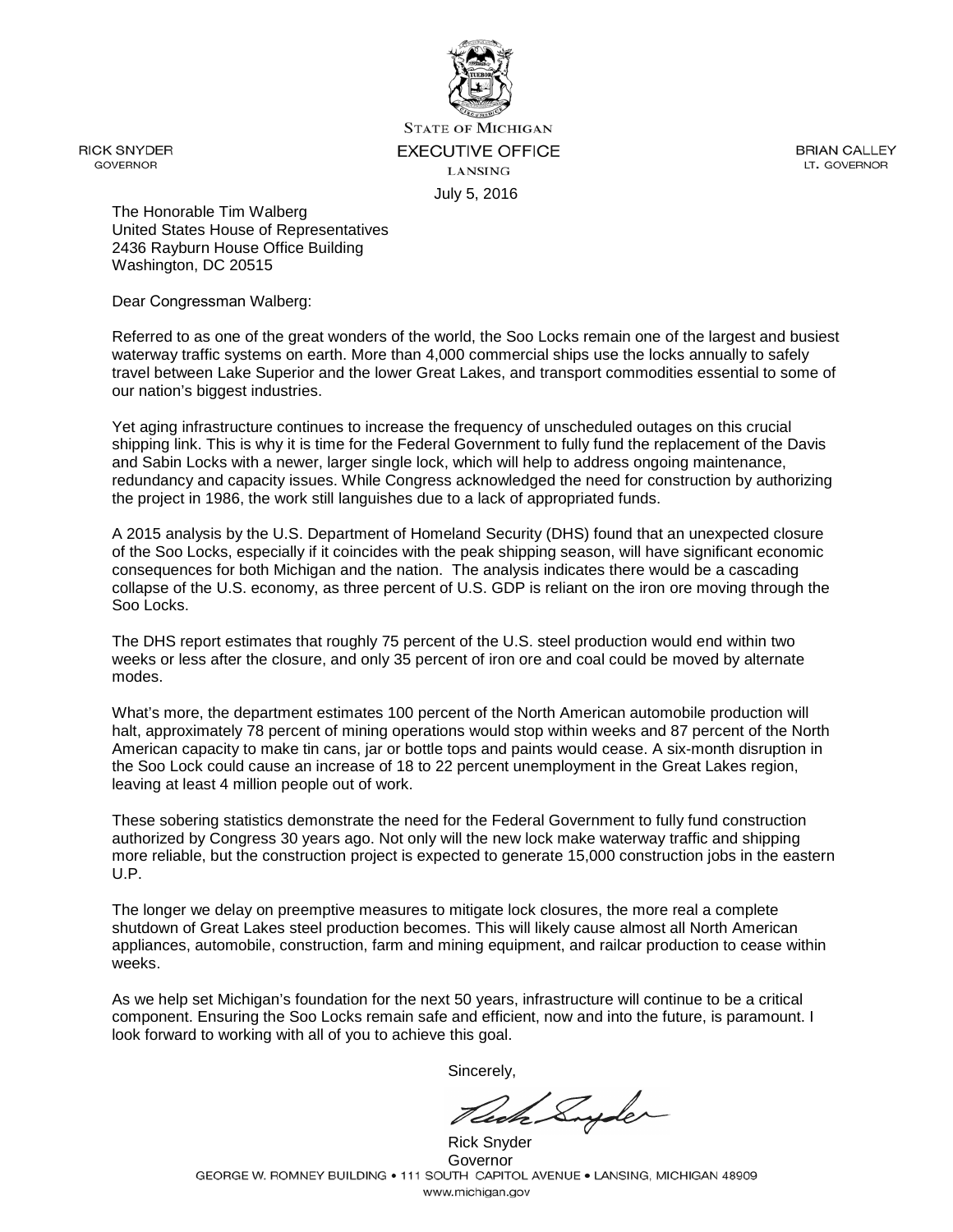

**STATE OF MICHIGAN EXECUTIVE OFFICE LANSING** July 5, 2016

**BRIAN CALLEY** LT. GOVERNOR

The Honorable Debbie Dingell United States House of Representatives 116 Cannon House Office Building Washington, DC 20515

Dear Congresswoman Dingell:

Referred to as one of the great wonders of the world, the Soo Locks remain one of the largest and busiest waterway traffic systems on earth. More than 4,000 commercial ships use the locks annually to safely travel between Lake Superior and the lower Great Lakes, and transport commodities essential to some of our nation's biggest industries.

Yet aging infrastructure continues to increase the frequency of unscheduled outages on this crucial shipping link. This is why it is time for the Federal Government to fully fund the replacement of the Davis and Sabin Locks with a newer, larger single lock, which will help to address ongoing maintenance, redundancy and capacity issues. While Congress acknowledged the need for construction by authorizing the project in 1986, the work still languishes due to a lack of appropriated funds.

A 2015 analysis by the U.S. Department of Homeland Security (DHS) found that an unexpected closure of the Soo Locks, especially if it coincides with the peak shipping season, will have significant economic consequences for both Michigan and the nation. The analysis indicates there would be a cascading collapse of the U.S. economy, as three percent of U.S. GDP is reliant on the iron ore moving through the Soo Locks.

The DHS report estimates that roughly 75 percent of the U.S. steel production would end within two weeks or less after the closure, and only 35 percent of iron ore and coal could be moved by alternate modes.

What's more, the department estimates 100 percent of the North American automobile production will halt, approximately 78 percent of mining operations would stop within weeks and 87 percent of the North American capacity to make tin cans, jar or bottle tops and paints would cease. A six-month disruption in the Soo Lock could cause an increase of 18 to 22 percent unemployment in the Great Lakes region, leaving at least 4 million people out of work.

These sobering statistics demonstrate the need for the Federal Government to fully fund construction authorized by Congress 30 years ago. Not only will the new lock make waterway traffic and shipping more reliable, but the construction project is expected to generate 15,000 construction jobs in the eastern U.P.

The longer we delay on preemptive measures to mitigate lock closures, the more real a complete shutdown of Great Lakes steel production becomes. This will likely cause almost all North American appliances, automobile, construction, farm and mining equipment, and railcar production to cease within weeks.

As we help set Michigan's foundation for the next 50 years, infrastructure will continue to be a critical component. Ensuring the Soo Locks remain safe and efficient, now and into the future, is paramount. I look forward to working with all of you to achieve this goal.

Sincerely,

Rich Suyder

Rick Snyder Governor<br>GEORGE W. ROMNEY BUILDING • 111 SOUTH CAPITOL AVENUE • LANSING, MICHIGAN 48909 www.michigan.gov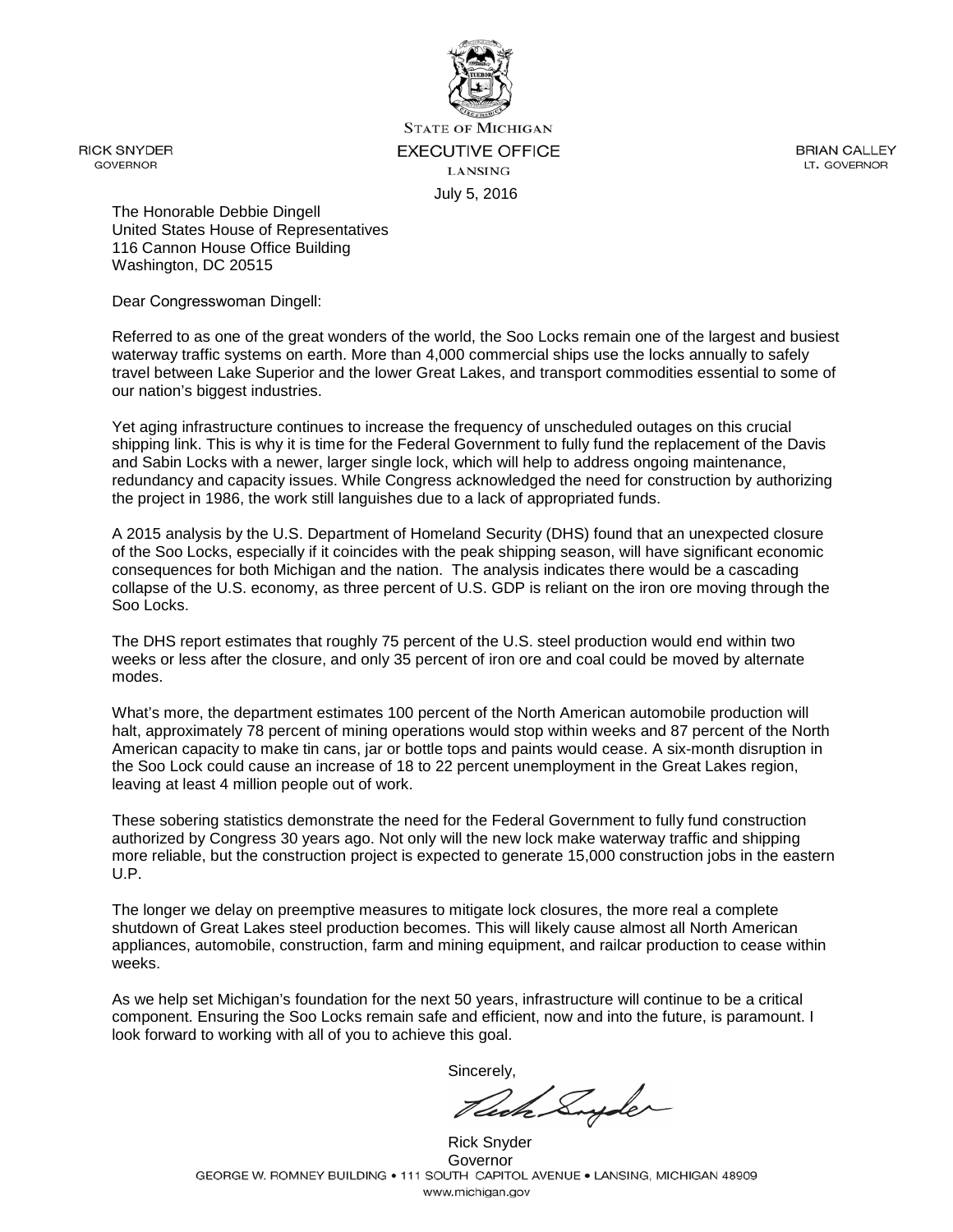

**STATE OF MICHIGAN EXECUTIVE OFFICE LANSING** July 5, 2016

**BRIAN CALLEY** LT. GOVERNOR

The Honorable Brenda Lawrence United States House of Representatives 1237 Longworth House Office Building Washington, DC 20515

Dear Congresswoman Lawrence:

Referred to as one of the great wonders of the world, the Soo Locks remain one of the largest and busiest waterway traffic systems on earth. More than 4,000 commercial ships use the locks annually to safely travel between Lake Superior and the lower Great Lakes, and transport commodities essential to some of our nation's biggest industries.

Yet aging infrastructure continues to increase the frequency of unscheduled outages on this crucial shipping link. This is why it is time for the Federal Government to fully fund the replacement of the Davis and Sabin Locks with a newer, larger single lock, which will help to address ongoing maintenance, redundancy and capacity issues. While Congress acknowledged the need for construction by authorizing the project in 1986, the work still languishes due to a lack of appropriated funds.

A 2015 analysis by the U.S. Department of Homeland Security (DHS) found that an unexpected closure of the Soo Locks, especially if it coincides with the peak shipping season, will have significant economic consequences for both Michigan and the nation. The analysis indicates there would be a cascading collapse of the U.S. economy, as three percent of U.S. GDP is reliant on the iron ore moving through the Soo Locks.

The DHS report estimates that roughly 75 percent of the U.S. steel production would end within two weeks or less after the closure, and only 35 percent of iron ore and coal could be moved by alternate modes.

What's more, the department estimates 100 percent of the North American automobile production will halt, approximately 78 percent of mining operations would stop within weeks and 87 percent of the North American capacity to make tin cans, jar or bottle tops and paints would cease. A six-month disruption in the Soo Lock could cause an increase of 18 to 22 percent unemployment in the Great Lakes region, leaving at least 4 million people out of work.

These sobering statistics demonstrate the need for the Federal Government to fully fund construction authorized by Congress 30 years ago. Not only will the new lock make waterway traffic and shipping more reliable, but the construction project is expected to generate 15,000 construction jobs in the eastern U.P.

The longer we delay on preemptive measures to mitigate lock closures, the more real a complete shutdown of Great Lakes steel production becomes. This will likely cause almost all North American appliances, automobile, construction, farm and mining equipment, and railcar production to cease within weeks.

As we help set Michigan's foundation for the next 50 years, infrastructure will continue to be a critical component. Ensuring the Soo Locks remain safe and efficient, now and into the future, is paramount. I look forward to working with all of you to achieve this goal.

lede Suyder

Rick Snyder Governor<br>GEORGE W. ROMNEY BUILDING • 111 SOUTH CAPITOL AVENUE • LANSING, MICHIGAN 48909 www.michigan.gov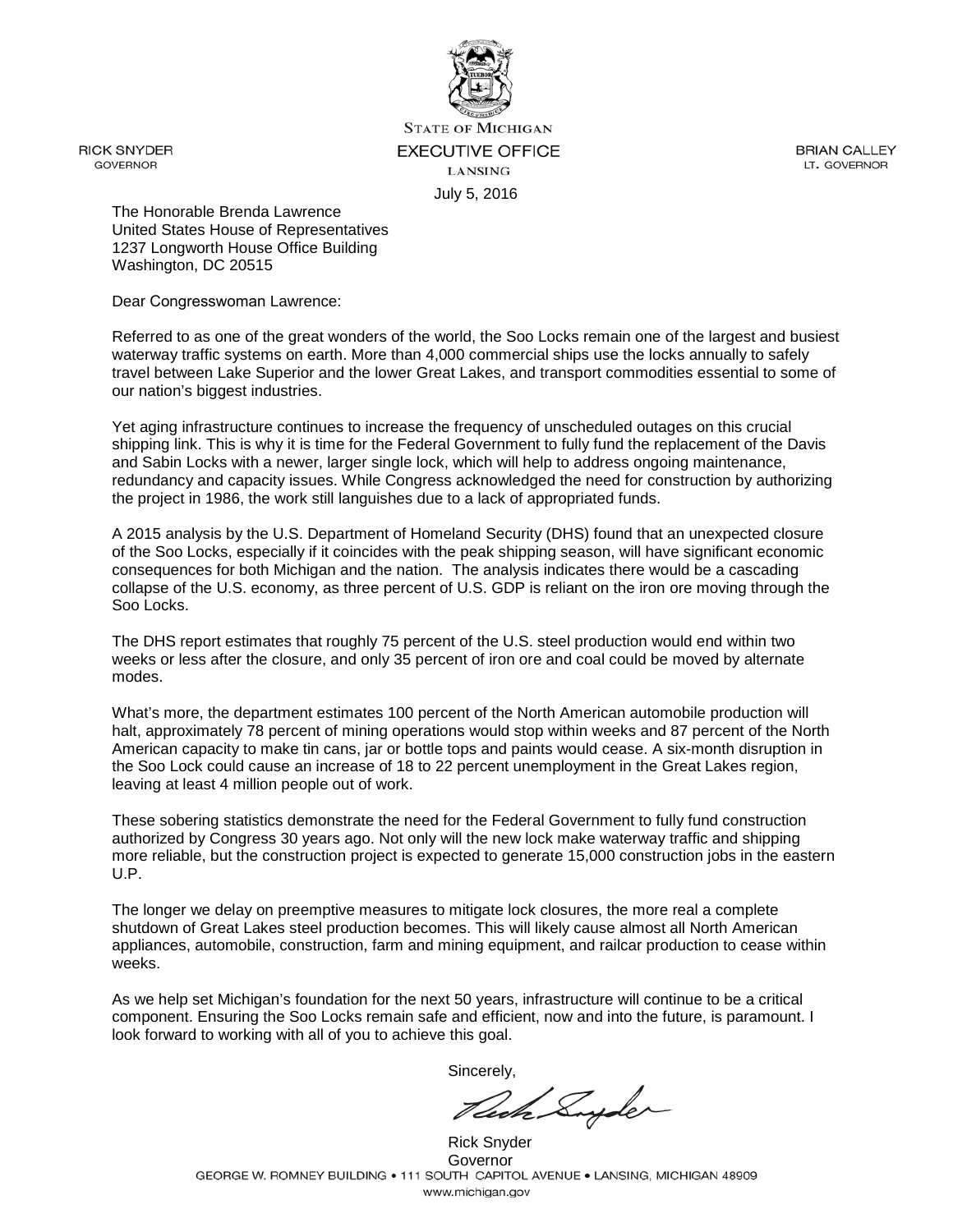

**STATE OF MICHIGAN EXECUTIVE OFFICE LANSING** July 5, 2016

**BRIAN CALLEY** LT. GOVERNOR

The Honorable Candice Miller United States House of Representatives 320 Cannon House Office Building Washington, DC 20515

Dear Congresswoman Miller:

Referred to as one of the great wonders of the world, the Soo Locks remain one of the largest and busiest waterway traffic systems on earth. More than 4,000 commercial ships use the locks annually to safely travel between Lake Superior and the lower Great Lakes, and transport commodities essential to some of our nation's biggest industries.

Yet aging infrastructure continues to increase the frequency of unscheduled outages on this crucial shipping link. This is why it is time for the Federal Government to fully fund the replacement of the Davis and Sabin Locks with a newer, larger single lock, which will help to address ongoing maintenance, redundancy and capacity issues. While Congress acknowledged the need for construction by authorizing the project in 1986, the work still languishes due to a lack of appropriated funds.

A 2015 analysis by the U.S. Department of Homeland Security (DHS) found that an unexpected closure of the Soo Locks, especially if it coincides with the peak shipping season, will have significant economic consequences for both Michigan and the nation. The analysis indicates there would be a cascading collapse of the U.S. economy, as three percent of U.S. GDP is reliant on the iron ore moving through the Soo Locks.

The DHS report estimates that roughly 75 percent of the U.S. steel production would end within two weeks or less after the closure, and only 35 percent of iron ore and coal could be moved by alternate modes.

What's more, the department estimates 100 percent of the North American automobile production will halt, approximately 78 percent of mining operations would stop within weeks and 87 percent of the North American capacity to make tin cans, jar or bottle tops and paints would cease. A six-month disruption in the Soo Lock could cause an increase of 18 to 22 percent unemployment in the Great Lakes region, leaving at least 4 million people out of work.

These sobering statistics demonstrate the need for the Federal Government to fully fund construction authorized by Congress 30 years ago. Not only will the new lock make waterway traffic and shipping more reliable, but the construction project is expected to generate 15,000 construction jobs in the eastern U.P.

The longer we delay on preemptive measures to mitigate lock closures, the more real a complete shutdown of Great Lakes steel production becomes. This will likely cause almost all North American appliances, automobile, construction, farm and mining equipment, and railcar production to cease within weeks.

As we help set Michigan's foundation for the next 50 years, infrastructure will continue to be a critical component. Ensuring the Soo Locks remain safe and efficient, now and into the future, is paramount. I look forward to working with all of you to achieve this goal.

John Suyder

Rick Snyder Governor<br>GEORGE W. ROMNEY BUILDING • 111 SOUTH CAPITOL AVENUE • LANSING, MICHIGAN 48909 www.michigan.gov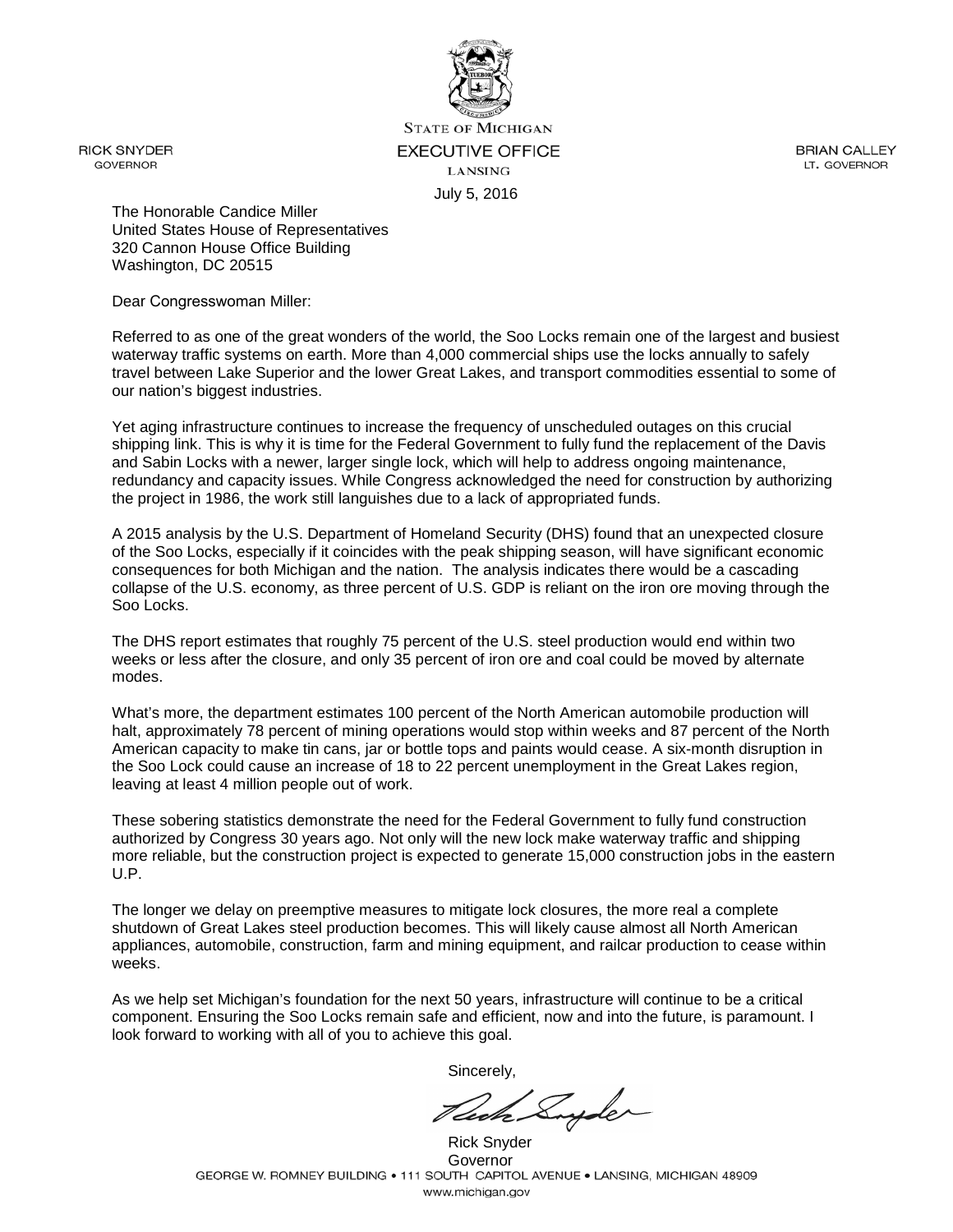

**STATE OF MICHIGAN EXECUTIVE OFFICE LANSING** July 5, 2016

**RICK SNYDER GOVERNOR** 

**BRIAN CALLEY** LT. GOVERNOR

The Honorable Gary Peters United States Senate 724 Hart Senate Office Building Washington, DC 20510

Dear Senator Peters:

Referred to as one of the great wonders of the world, the Soo Locks remain one of the largest and busiest waterway traffic systems on earth. More than 4,000 commercial ships use the locks annually to safely travel between Lake Superior and the lower Great Lakes, and transport commodities essential to some of our nation's biggest industries.

Yet aging infrastructure continues to increase the frequency of unscheduled outages on this crucial shipping link. This is why it is time for the Federal Government to fully fund the replacement of the Davis and Sabin Locks with a newer, larger single lock, which will help to address ongoing maintenance, redundancy and capacity issues. While Congress acknowledged the need for construction by authorizing the project in 1986, the work still languishes due to a lack of appropriated funds.

A 2015 analysis by the U.S. Department of Homeland Security (DHS) found that an unexpected closure of the Soo Locks, especially if it coincides with the peak shipping season, will have significant economic consequences for both Michigan and the nation. The analysis indicates there would be a cascading collapse of the U.S. economy, as three percent of U.S. GDP is reliant on the iron ore moving through the Soo Locks.

The DHS report estimates that roughly 75 percent of the U.S. steel production would end within two weeks or less after the closure, and only 35 percent of iron ore and coal could be moved by alternate modes.

What's more, the department estimates 100 percent of the North American automobile production will halt, approximately 78 percent of mining operations would stop within weeks and 87 percent of the North American capacity to make tin cans, jar or bottle tops and paints would cease. A six-month disruption in the Soo Lock could cause an increase of 18 to 22 percent unemployment in the Great Lakes region, leaving at least 4 million people out of work.

These sobering statistics demonstrate the need for the Federal Government to fully fund construction authorized by Congress 30 years ago. Not only will the new lock make waterway traffic and shipping more reliable, but the construction project is expected to generate 15,000 construction jobs in the eastern U.P.

The longer we delay on preemptive measures to mitigate lock closures, the more real a complete shutdown of Great Lakes steel production becomes. This will likely cause almost all North American appliances, automobile, construction, farm and mining equipment, and railcar production to cease within weeks.

As we help set Michigan's foundation for the next 50 years, infrastructure will continue to be a critical component. Ensuring the Soo Locks remain safe and efficient, now and into the future, is paramount. I look forward to working with all of you to achieve this goal.

Cech Suyder

Rick Snyder Governor<br>GEORGE W. ROMNEY BUILDING • 111 SOUTH CAPITOL AVENUE • LANSING, MICHIGAN 48909 www.michigan.gov